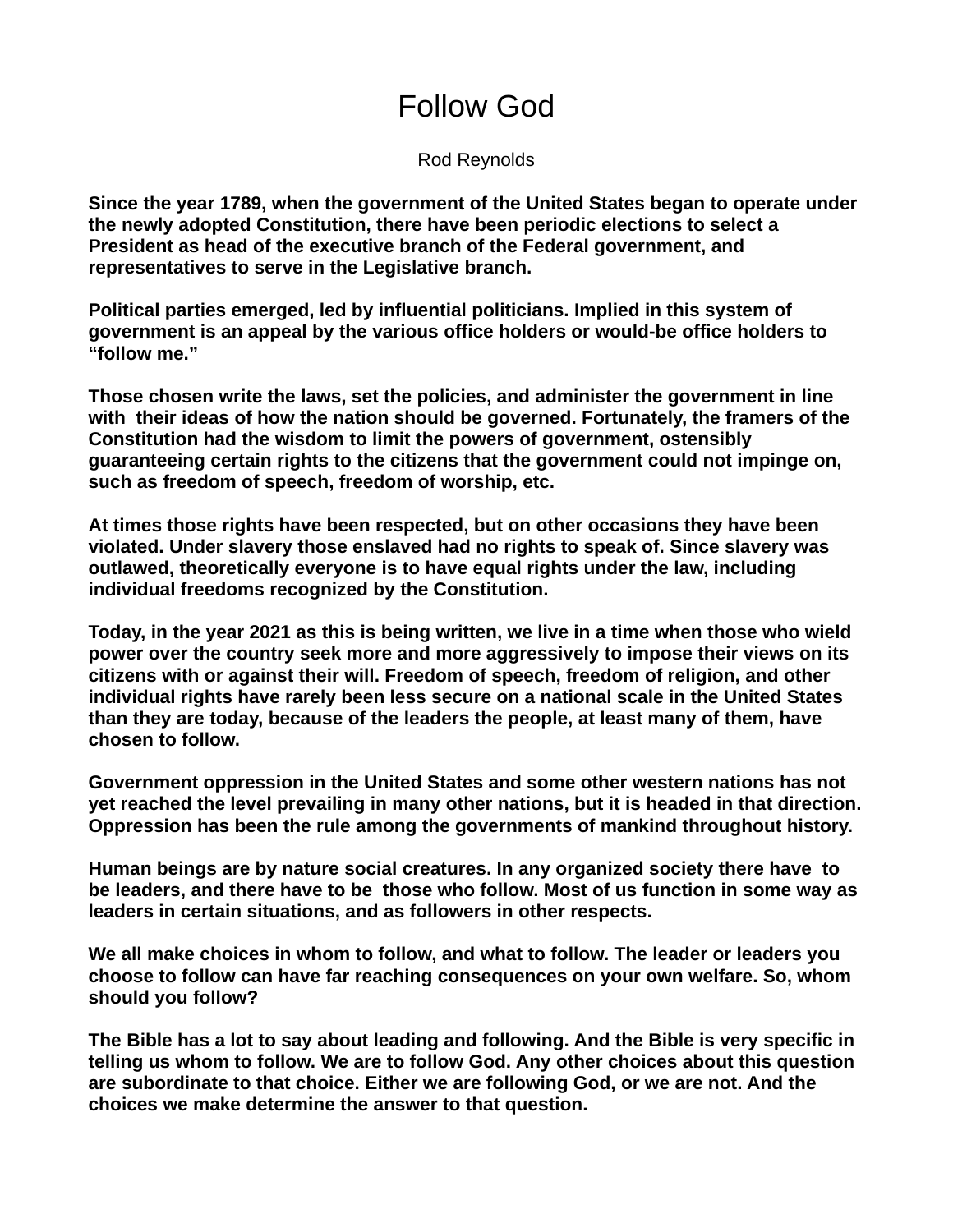### **The title of this article is "Follow God." And we will explore briefly what the Bible has to say about this subject.**

Human beings in some ways are like sheep. Humans have an inborn herd instinct, somewhat like sheep. But we also have minds to think with. We are given responsibilities and decisions to make in how we will behave.

Even so, human beings often follow a particular path simply because other people are going along in that path. Peer pressure, societal pressure, not infrequently is decisive in determining human behavior, the choices people make in whom or what to follow. Yet, the excuse, "everybody's doing it," is no excuse, as far as God is concerned. And when following a crowd leads to disaster, the fact that "everyone did it," won't save you.

As I mentioned, people are in some ways like sheep. Indeed, the Bible often uses "sheep" as a metaphor for people, human beings. Domesticated sheep need a shepherd, one who will lead them in the right path, because without a faithful shepherd, they will wander away, get lost, fall prey to predators, or other ills. Even when they have been led to green pasture and good water, they will tend to wander away if not guided by a shepherd.

In an article I read about sheep, is related a case where evidently the shepherds were inattentive, and one of the sheep wandered over to a cliff, being followed by other sheep. The lead sheep walked over the cliff and fell fifteen meters to his death. The others followed, fifteen hundred in all. Many of them, almost a third, were killed.

While we humans are likened in the Bible to sheep, we are given warning that we are not to blindly follow other human beings. We are forbidden by God to just follow the crowd in a path of destruction.

"You **shall not follow a crowd to do evil**; nor shall you testify in a dispute so as to turn aside after many to pervert justice" (Exodus 23:2).

"Then Jesus said to His disciples, 'If anyone desires to come after Me, let him deny himself, and take up his cross, and **follow Me**'"(Matthew 16:24).

In effect God said the same thing to Israel in the wilderness. He entered into a covenant with them, in which they agreed to follow him, to obey his laws, and in turn they would be blessed (Exodus 19:3-8; Deuteronomy 28:1-14).

But it wasn't long before they wandered off the path. Moses was called up into the mountain to receive the instructions—the laws—God had prepared for Israel to follow.

"Now when the people saw that Moses delayed coming down from the mountain, the people gathered together to Aaron, and said to him, 'Come, make us gods that shall go before us; for as for this Moses, the man who brought us up out of the land of Egypt, we do not know what has become of him'" (Exodus 32:1).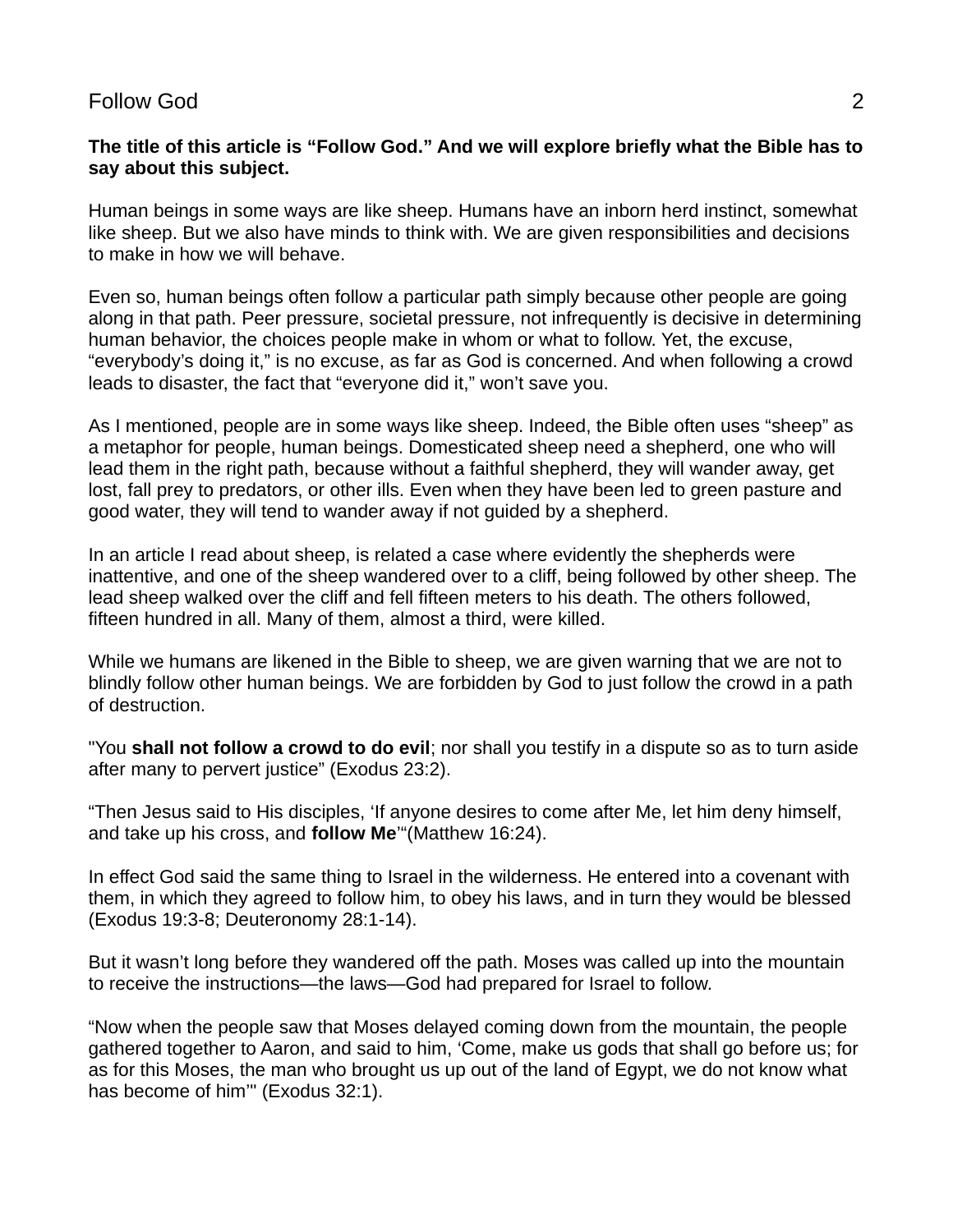"Then they rose early on the next day, offered burnt offerings, and brought peace offerings; and the people sat down to eat and drink, and rose up to play. And the Lord said to Moses, 'Go, get down! For your people whom you brought out of the land of Egypt have corrupted themselves. **They have turned aside quickly out of the way which I commanded them**. They have made themselves a molded calf, and worshiped it and sacrificed to it, and said, "This is your god, O Israel, that brought you out of the land of Egypt!"'" (Exodus 32:6-8).

God was ready at that time to destroy the nation, but Moses appealed to him and God relented. Even so, thousands were punished with death for their rebellion (Exodus 32:9-14, 26-28). Of those who remained, not one of the transgressors was allowed to enter the promised inheritance, not only because of this sin of indulging in idolatry, but other sins of rebellion that they committed along the way, as discussed below. And God sent a plague on them for good measure (Exodus 32:33-35).

Aaron, Moses' brother, who was in a leadership position, was weak. He did not have the fortitude at that time to take a stand against the mob spirit of rebellion which had spread among the congregation.

All too often, those who are supposed to be leaders, those with some office or title, are more followers than they are leaders. Some ministers are people pleasers. They are more interested in pleasing people than pleasing God, so they teach what they think will be pleasing and popular with the people (cf. II Chronicles 18:9-17; Isaiah 30:9-10; Jeremiah 5:31). Actually, many ministers, and many Churches that call themselves Christian, are that way. They may attract a large following, but they are false shepherds. They really are tools of Satan, and wolves in sheep's clothing.

Those willing to teach and follow the right path, those willing to truly follow God, are few and far between. "Enter by the narrow gate; for wide is the gate and broad is the way that leads to destruction, and there are many who go in by it. Because narrow is the gate and difficult is the way which leads to life, and there are few who find it. Beware of false prophets, who come to you in sheep's clothing, but inwardly they are ravenous wolves" (Matthew 7:13-15).

"... Satan himself transforms himself into an angel of light. Therefore it is no great thing if his ministers also transform themselves into ministers of righteousness, whose end will be according to their works" (II Corinthians 11:14-15).

Joshua was a faithful follower of God. He was up on the mountain when the people persuaded Aaron to make an idol to worship. Later, he was sent along with others to survey the land God was leading the Israelites to. Only he and Caleb brought back a positive report. The others lacked faith that God could give them the land he had promised them.

Moses reminded the Israelites of this forty years later, as they were about to enter the land. The nation had been punished for their disobedience and lack of faith by wandering in the wilderness for forty years. All of that generation died in the wilderness, except Joshua and Caleb.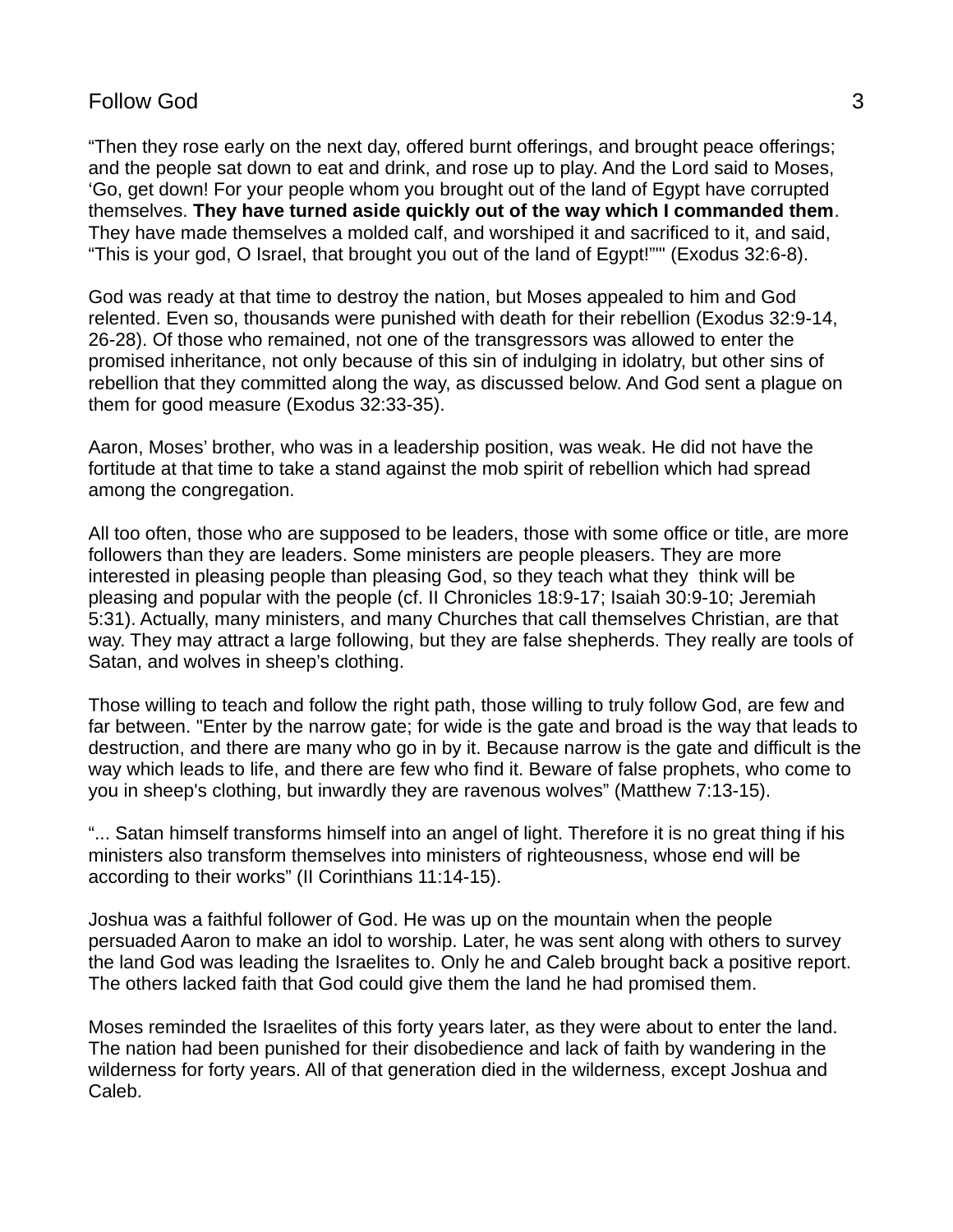Moses spoke the following to them: "Yet, for all that, you did not believe the Lord your God, who went in the way before you to search out a place for you to pitch your tents, to show you the way you should go, in the fire by night and in the cloud by day. And the Lord heard the sound of your words, and was angry, and took an oath, saying, 'Surely not one of these men of this evil generation shall see that good land of which I swore to give to your fathers, except Caleb the son of Jephunneh; he shall see it, and to him and his children I am giving the land on which he walked, because he **wholly followed the Lord**.' The Lord was also angry with me for your sakes, saying, 'Even you shall not go in there; Joshua the son of Nun, who stands before you, he shall go in there. Encourage him, for he shall cause Israel to inherit it'" (Deuteronomy 1:32-38).

Often as you read through the Bible you find that when there were strong and faithful leaders who followed God, the people followed along with them. But as soon as a weak or corrupt leader came along, the people, most of them, turned to idols.

"So **the people served the Lord all the days of Joshua, and all the days of the elders who outlived Joshua**, who had seen all the great works of the Lord which He had done for Israel. Now Joshua the son of Nun, the servant of the Lord, died when he was one hundred and ten years old. And they buried him within the border of his inheritance at Timnath Heres, in the mountains of Ephraim, on the north side of Mount Gaash. **When all that generation had been gathered to their fathers, another generation arose after them who did not know the Lord nor the work which He had done for Israel. Then the children of Israel did evil in the sight of the Lord, and served the Baals; and they forsook the Lord God of their fathers, who had brought them out of the land of Egypt; and they followed other gods from among the gods of the people who were all around them, and they bowed down to them; and they provoked the Lord to anger. They forsook the Lord and served Baal and the Ashtoreths**. And the anger of the Lord was hot against Israel. So He delivered them into the hands of plunderers who despoiled them; and He sold them into the hands of their enemies all around, so that they could no longer stand before their enemies. Wherever they went out, the hand of the Lord was against them for calamity, as the Lord had said, and as the Lord had sworn to them. And they were greatly distressed. Nevertheless, the Lord raised up judges who delivered them out of the hand of those who plundered them. Yet they would not listen to their judges, but they played the harlot with other gods, and bowed down to them. They turned quickly from the way in which their fathers walked, in obeying the commandments of the Lord; they did not do so. And when the Lord raised up judges for them, the Lord was with the judge and delivered them out of the hand of their enemies all the days of the judge; for the Lord was moved to pity by their groaning because of those who oppressed them and harassed them. And it came to pass, **when the judge was dead, that they reverted and behaved more corruptly than their fathers, by following other gods, to serve them and bow down to them. They did not cease from their own doings nor from their stubborn way.** Then the anger of the Lord was hot against Israel; and He said, 'Because this nation has transgressed My covenant which I commanded their fathers, and has not heeded My voice, I also will no longer drive out before them any of the nations which Joshua left when he died, so that through them I may test Israel, whether they will keep the ways of the Lord, to walk in them as their fathers kept them, or not.' Therefore the Lord left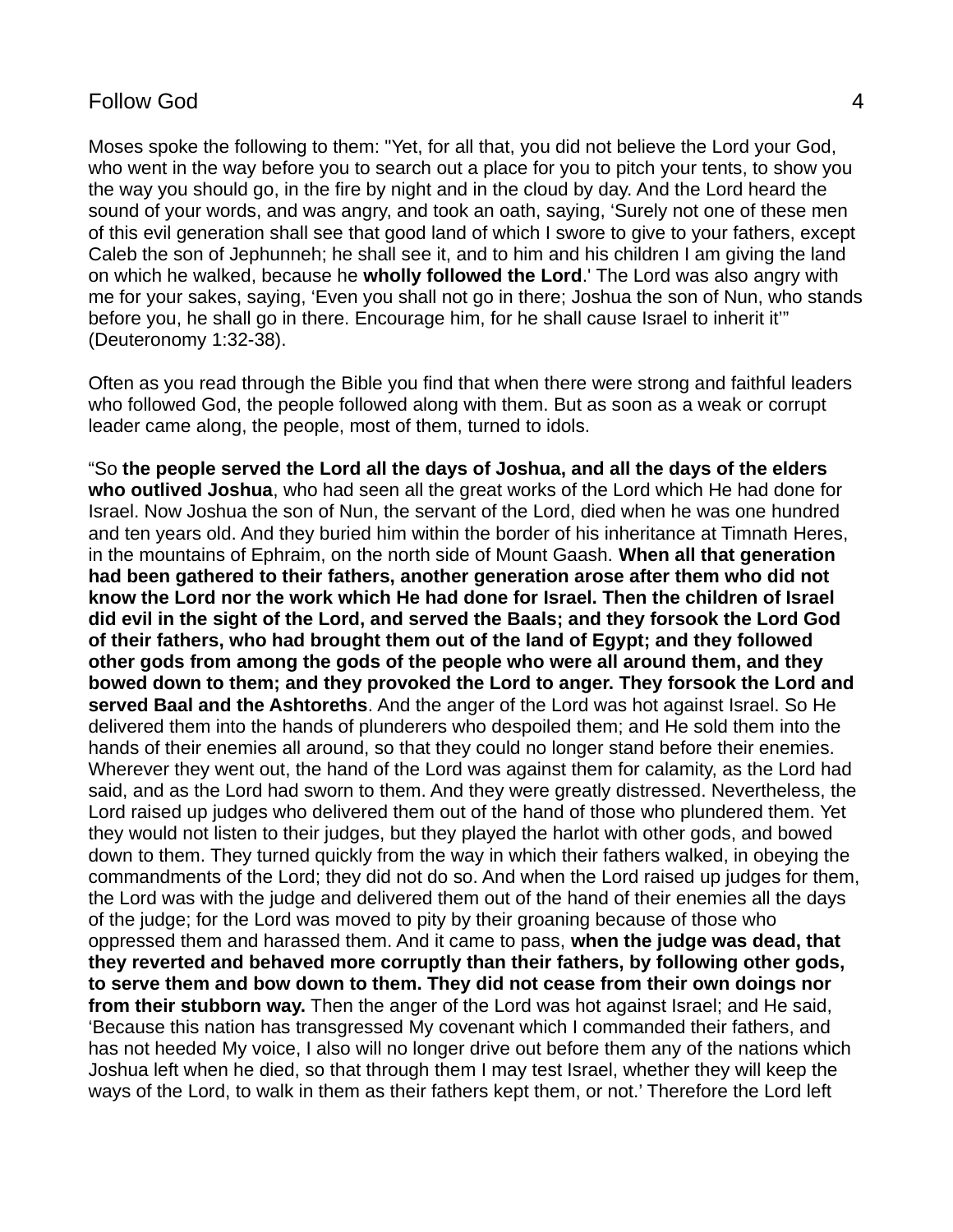those nations, without driving them out immediately; nor did He deliver them into the hand of Joshua" (Judges 2:7-23).

Years ago, the Worldwide Church of God had grown to include nearly 150,000 members, and millions of others who read the Church's magazine, called "*The Plain Truth*." The Church's leader, Herbert W. Armstrong, died, and within a few years the corrupt leaders who succeeded him had cast off many of the Biblically sound teachings of the Church and replaced them with false teachings more popular with the world. Some ninety percent of the members followed along with the corruption, and abandoned the true worship they had ostensibly committed themselves to.

Mr. Armstrong probably would not have been surprised at this.

Following is a commentary about this that I received by e-mail years ago. It was written dated March 21, 1996 by a man named Ken Burrell. I've corrected some of the punctuation and typographical errors in the e-mail quoted below, and added emphasis in a few places, otherwise, it stands as written:

Mr. Burrell introduced the transcript of a portion of a radio broadcast by Mr. Armstrong: "The following is an excerpt from a sermon HWA gave some time in the early 1960's while doing a series on the World Tomorrow radio program on the book of Hebrews. It touches on the subject of apostasy within the church, and why it happens, and what we should do about it. Food for thought.

"This is verbatim, from the audio tape":

[Mr. Armstrong's radio broadcast] "Next I wanted you to turn over here to Exodus 32 now, and first four verses.

"'When the people saw that Moses delayed to come down out of the mount...'

"Now this is after the Old Covenant had been made, and Moses is up getting some of the laws from God on the mount. He was up there 40 days and 40 nights. And what did the people do while Moses was away from them 40 days?

"Just let God send a leader. People will follow the leader. They want to follow a man instead of following God. And they'll follow the man. And if a man is a man of God they're following God because they follow the man.

"But just let that man go away about 40 days and the people forget all about him. And they get back into their own ways, again. My friends, most of you are like that. That's human nature.

"And my friends, listen. That's the thing you were put on this earth to overcome. That's the thing you were put here to eradicate out of your nature. Why don't you begin to **really** follow God?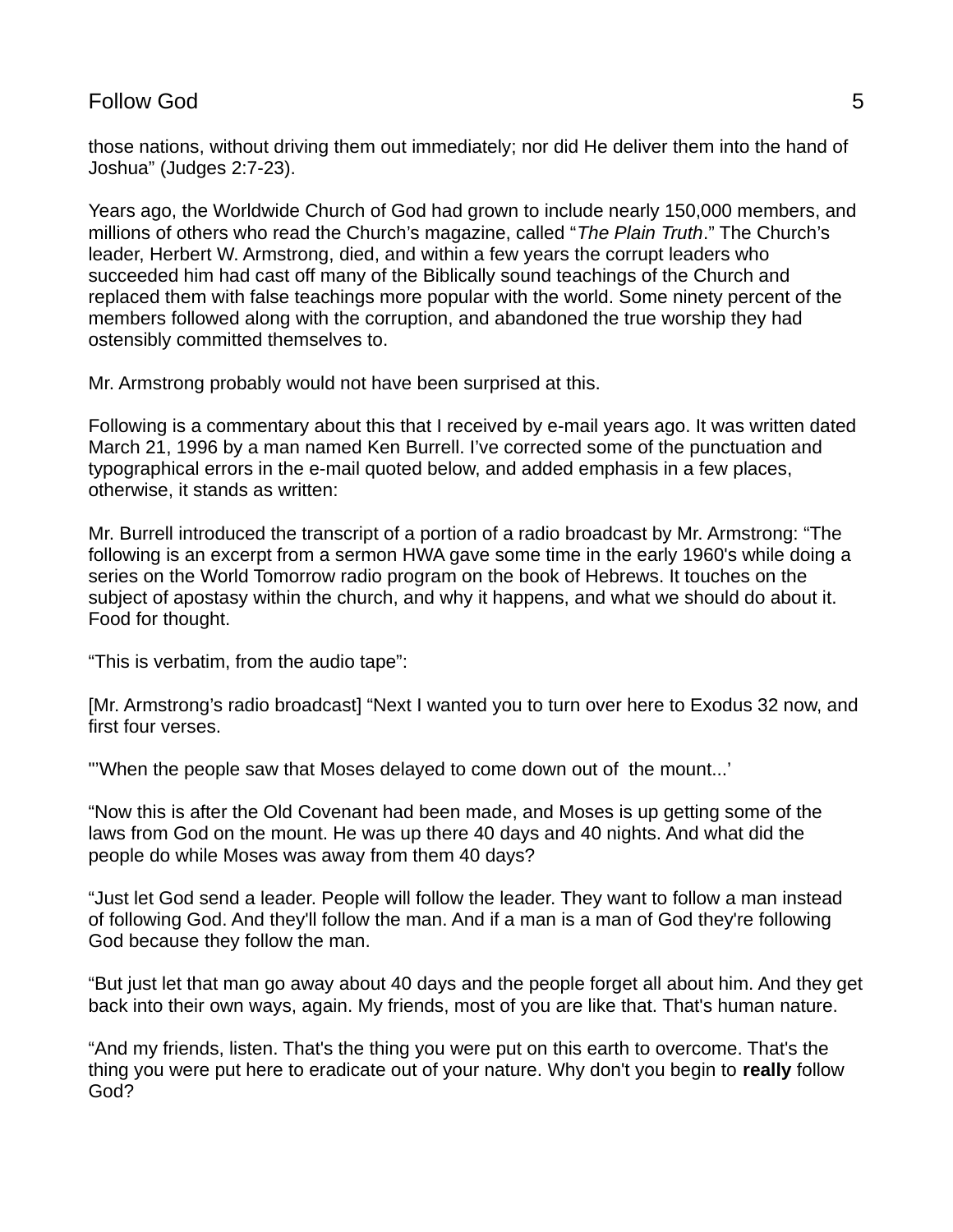"Now, 'Moses delayed to come down….'

"Yes, God kept him up there for 40 days.

"Then, 'The people gathered themselves together unto Aaron, and said unto him, "Up, make us gods…."'

"Make some idol gods, in other words.

"'...make us gods, which shall go before us; and as for this Moses, the man that brought us up out of the land of Egypt, we wot not what is become of him.'

"You know, my friends, in my personal experience I have learned that's exactly the way people will act. I've had a little flock that had been raised up. People had been brought to God, which God had brought to Him through my efforts. I hadn't done it. God had done it; but He had used me.

"But, the people looked to me. And as soon as the Work began to expand, and I was taken to Hollywood and New York and Chicago and different places in order to get the Work of God going on radio stations coast-to-coast and all over the nation, I only needed to be gone about 40 days and the people say, 'Oh, as for this Herbert W. Armstrong, we wot not what's become of him. Let's go off into some other doctrines, and let's get off into other… Let's throw away this truth!'

"I have seen it happen. What kind of human beings are we anyhow?

"And I found they'd only been looking to a **man** in the first place. My friends, I'm not trying to get you to look at me. I'm trying to get you to look at Jesus Christ. He's your Savior! He's on the throne of grace and He's there night and day! And you can go direct to Him anytime. Don't you know that? He **is** there.

"I'm merely a—just another human being to sort of help you a little, that's all. But God is the One that does it. I haven't any power. I just have a little faith, and God has given me faith. And I know He hears" [end of recorded remarks].

Ken Burrell comments: "It makes you wonder about those who take Paul's statement, 'follow me as I follow Christ' as if it meant 'follow me' instead of 'follow Christ'. Or, who boast, 'I am a Jesus Christ **man**,' directing the attention to themselves. Those who criticize HWA [Herbert Armstrong] for teaching a gospel about himself never got the message. The message has always been the same, 'Don't believe me, believe your Bible,' and yet I have actually heard WCG [Worldwide Church of God] ministers say that it only applied to unconverted people. It seems that after all, they were truly only following God because they followed a man. I think I understand now why so many have accepted the new WCG doctrines without so much as cracking open a Bible, after years and years of professing another doctrinal stance."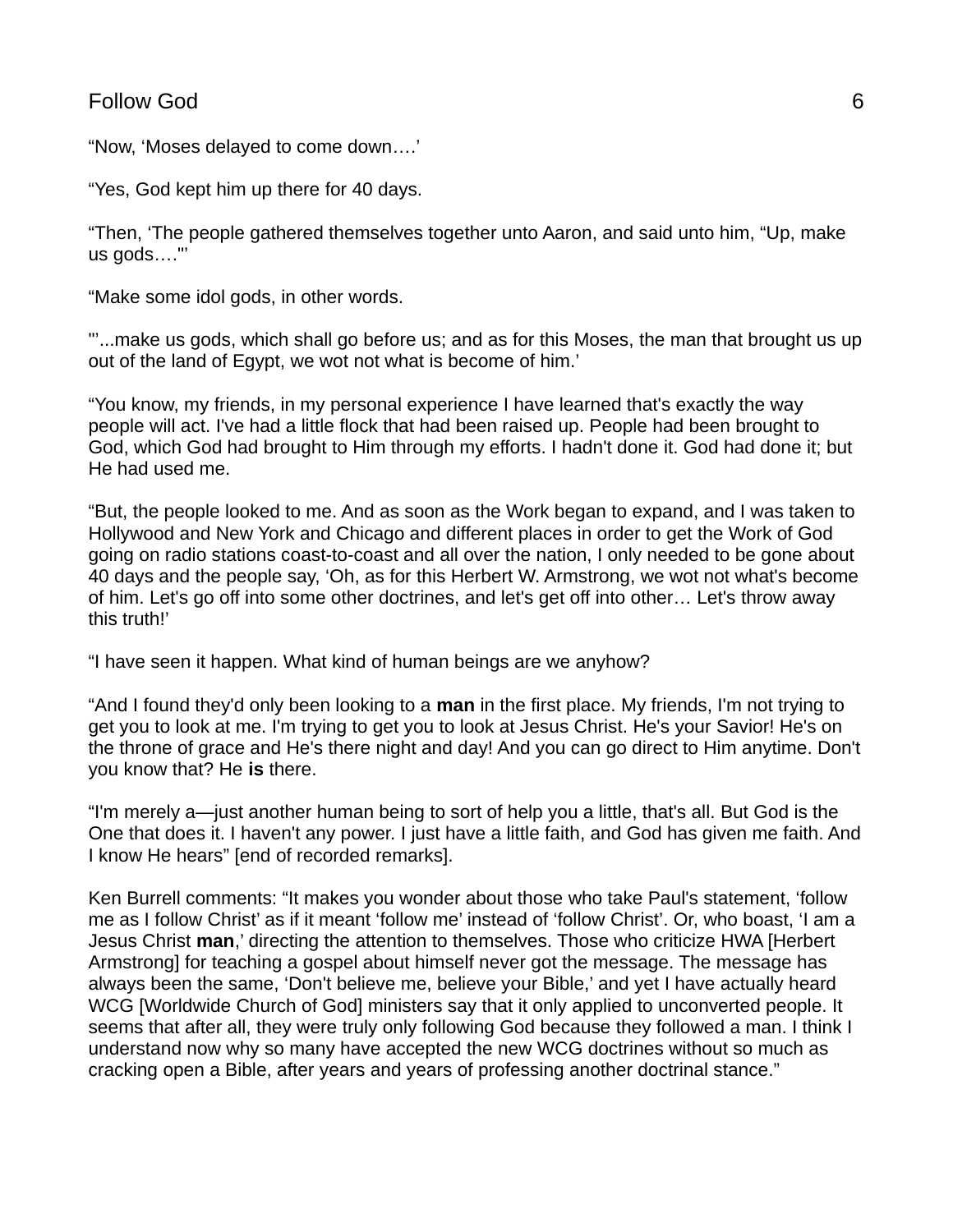Yes, there have been ministers in the Church—the Church of God—who've claimed that certain laws and principles apply only to unconverted people. Why would the admonition repeated frequently by Mr. Armstrong, "Don't believe me, believe your Bible," apply only to unconverted people, who, by the very fact they aren't converted, don't believe the Bible, as opposed to those who claim to be converted, and who thus ostensibly do believe the Bible.

God's word applies to everyone, and it especially applies to those who are a part of his Church. If we don't believe the Bible, and if we are not really following the Bible, but simply the dictates of men apart from the Bible, we aren't really following God and any claim to be converted is hollow.

As quoted above, "Then Jesus said to His disciples, 'If anyone desires to come after Me, let him deny himself, and take up his cross, and **follow Me**'" (Matthew 16:24).

Jesus also appointed shepherds to assist him in taking care of the sheep, as Joshua was appointed to assist Moses in the wilderness.

Paul was appointed as an apostle to take the gospel to the world and to administer Churches under his supervision. Others were also appointed as helpers to shepherd the flock. Paul spoke to a group of them at Miletus near the coast in Asia Minor on his way to Jerusalem for the feast of Pentecost. He said to them:

"Therefore I testify to you this day that I am innocent of the blood of all men. For I have not shunned to declare to you the whole counsel of God. Therefore take heed to yourselves and to all the flock, among which the Holy Spirit has made you overseers, to shepherd the church of God which He purchased with His own blood. For I know this, that after my departure **savage wolves** will come in among you, not sparing the flock. Also **from among yourselves men will rise up, speaking perverse things, to draw away the disciples after themselves**" (Acts 20:26-30).

In another analogy Jesus likened himself to the **door** to the sheepfold, an enclosure where the sheep were cared for.

"'Most assuredly, I say to you, he who does not enter the sheepfold by the door, but climbs up some other way, the same is a thief and a robber. But he who enters by the door is the shepherd of the sheep. To him the doorkeeper opens, and the sheep hear his voice; and he calls his own sheep by name and leads them out. And when he brings out his own sheep, he goes before them; and the **sheep follow him**, for they know his voice. Yet they will by no means follow a stranger, but will flee from him, for they do not know the voice of strangers.' Jesus used this illustration, but they did not understand the things which He spoke to them. Then Jesus said to them again, 'Most assuredly, I say to you, I am the door of the sheep. All who ever came before Me [making bold claims to draw followers to themselves, cf. Acts 5:35- 37] are thieves and robbers, but the sheep did not hear them. **I am the door**. If anyone enters by Me, he will be saved, and will go in and out and find pasture. The thief does not come except to steal, and to kill, and to destroy. I have come that they may have life, and that they may have it more abundantly. I am the good shepherd. The good shepherd gives His life for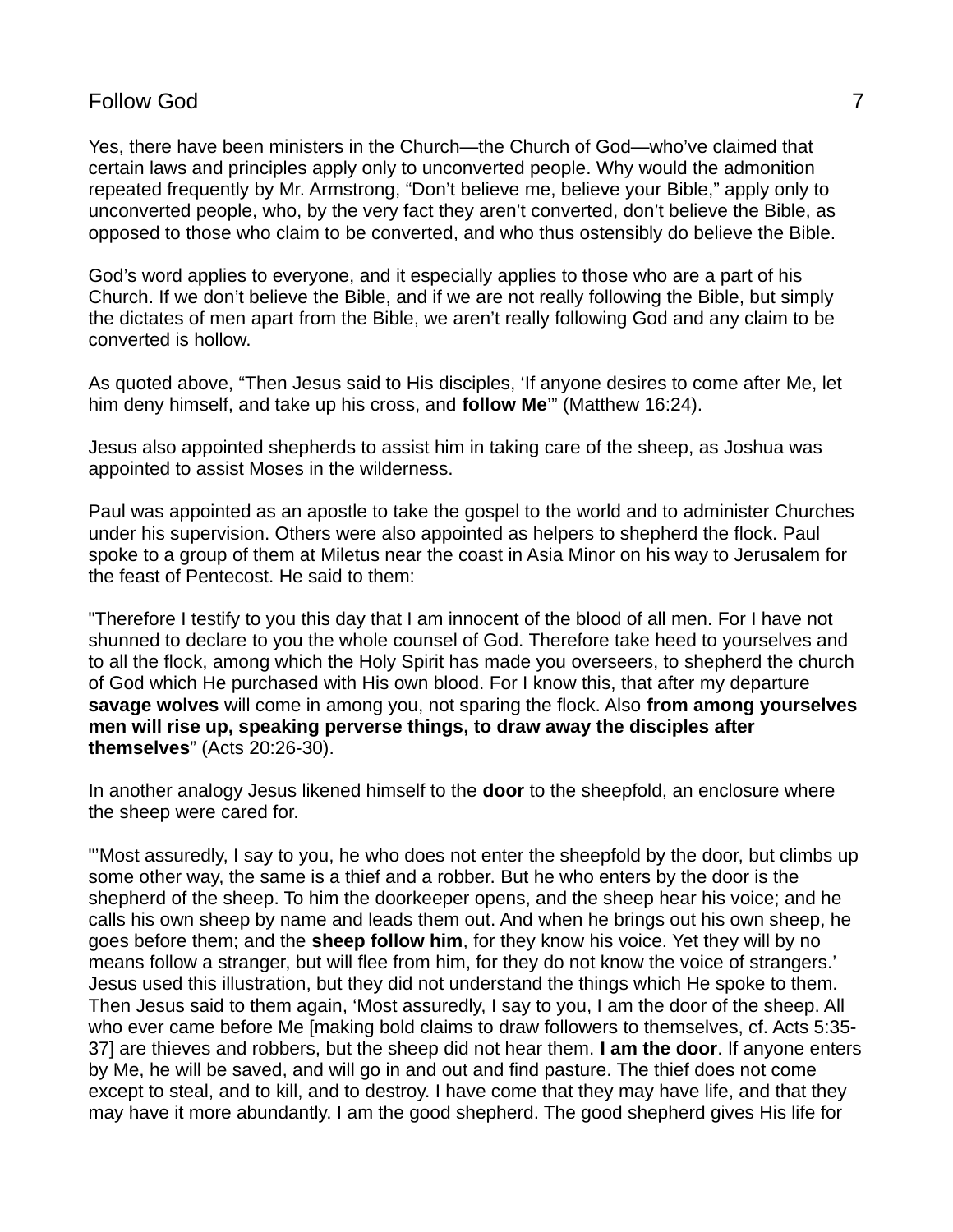the sheep. But a hireling, he who is not the shepherd, one who does not own the sheep, sees the wolf coming and leaves the sheep and flees; and the wolf catches the sheep and scatters them. The hireling flees because he is a hireling and does not care about the sheep. I am the good shepherd; and I know My sheep, and am known by My own. As the Father knows Me, even so I know the Father; and I lay down My life for the sheep. And other sheep I have which are not of this fold; them also I must bring, and they will hear My voice; and there will be one flock and one shepherd'" (John 10:1-16).

God has given us clear instructions in his word, and told us to follow him, which means follow his instructions (cf. Exodus 15:26; 20:6; Leviticus 26:1-46; Matthew 19:17; James 1:22; 2:8- 12; John 14:15; 15:10; Revelation 12:17; 14:12; *et al*). We are to do the will of God, as expressed in his word, properly understood. Ministers who claim to be ministers of God are required to faithfully teach God's word (II Timothy 2:15; 4:2; I Peter 1:22-25). But each of us must put them to the test. "Beloved, do not believe every spirit, but test the spirits, whether they are of God; because many false prophets have gone out into the world" (I John 4:1).

"For thus says the Lord of hosts, the God of Israel: 'Do not let your prophets and your diviners who are in your midst deceive you, nor listen to your dreams which you cause to be dreamed. For they prophesy falsely to you in My name; I have not sent them, says the Lord'" (Jeremiah 29:8-9).

"The simple believes every word, But the prudent considers well his steps" (Proverbs 14:15).

"If there arises among you a prophet or a dreamer of dreams, and he gives you a sign or a wonder, and the sign or the wonder comes to pass, of which he spoke to you, saying, 'Let us go after other gods'--which you have not known--'and let us serve them,' you shall not listen to the words of that prophet or that dreamer of dreams, for the Lord your God is testing you to know whether you love the Lord your God with all your heart and with all your soul. **You shall walk after the Lord your God and fear Him, and keep His commandments and obey His voice, and you shall serve Him and hold fast to Him**" (Deuteronomy 13:1-4).

Copyright © 2021 by Rod Reynolds

## [cogmessenger.org](http://cogmessenger.org/)

Unless otherwise noted Scripture taken from the New King James Version<sup>™</sup> Copyright © 1982 by Thomas Nelson, Inc. Used by permission.

This work is licensed under a [Creative Commons Attribution-NonCommercial-NoDerivatives 4.0](http://creativecommons.org/licenses/by-nc-nd/4.0/) [International License](http://creativecommons.org/licenses/by-nc-nd/4.0/).